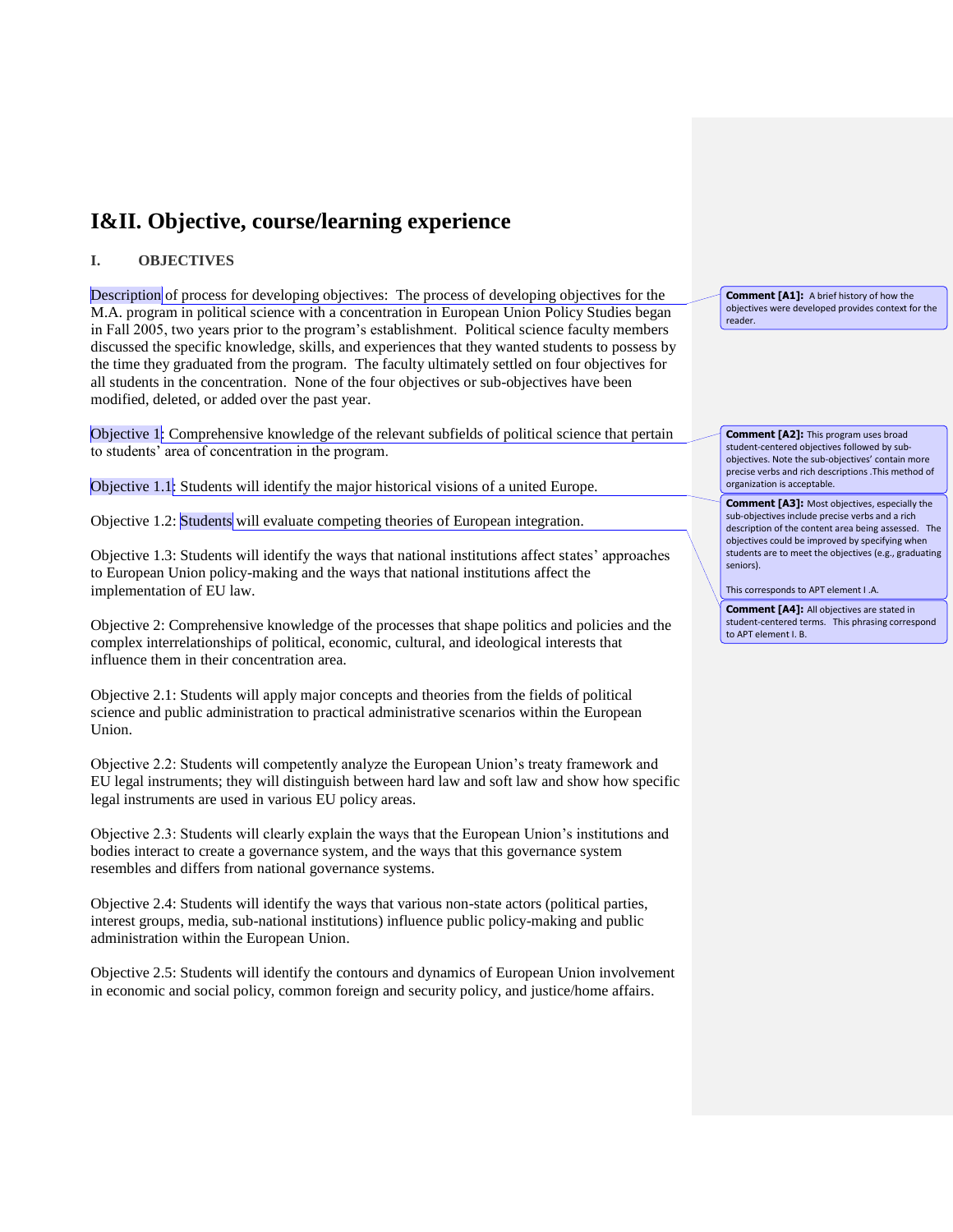Objective 2.6: Students will be able to present the contours of the transatlantic relationship and to identify the determinants of cooperation and conflict between the United States and the European Union.

Objective 3: Expertise in contemporary policy issues in political science in their concentration area including international security, immigration, human rights, environmental protection, welfare provision, health and human services, and information technology and their underlying political philosophies.

Objective 3.1: Students will be able to gather and analyze data for the purpose of addressing public policy problems.

Objective 3.2: Students will be able to analyze and affect all stages of the policy cycle, from agenda setting through program evaluation.

Objective 4: Analytic and language skills, the ability to express themselves in written and verbal form, the ability to formulate and execute a final in-depth project or apply learning and skills in a practical situation, and broad intercultural competence.

Objective 4.1: Students will conduct analysis and present complex arguments in multi-cultural and multi-language environments.

Objective 4.2: Students will exhibit strategies for cross-cultural communication and problemsolving; they will confidently present material to diverse international audiences and lead international teams.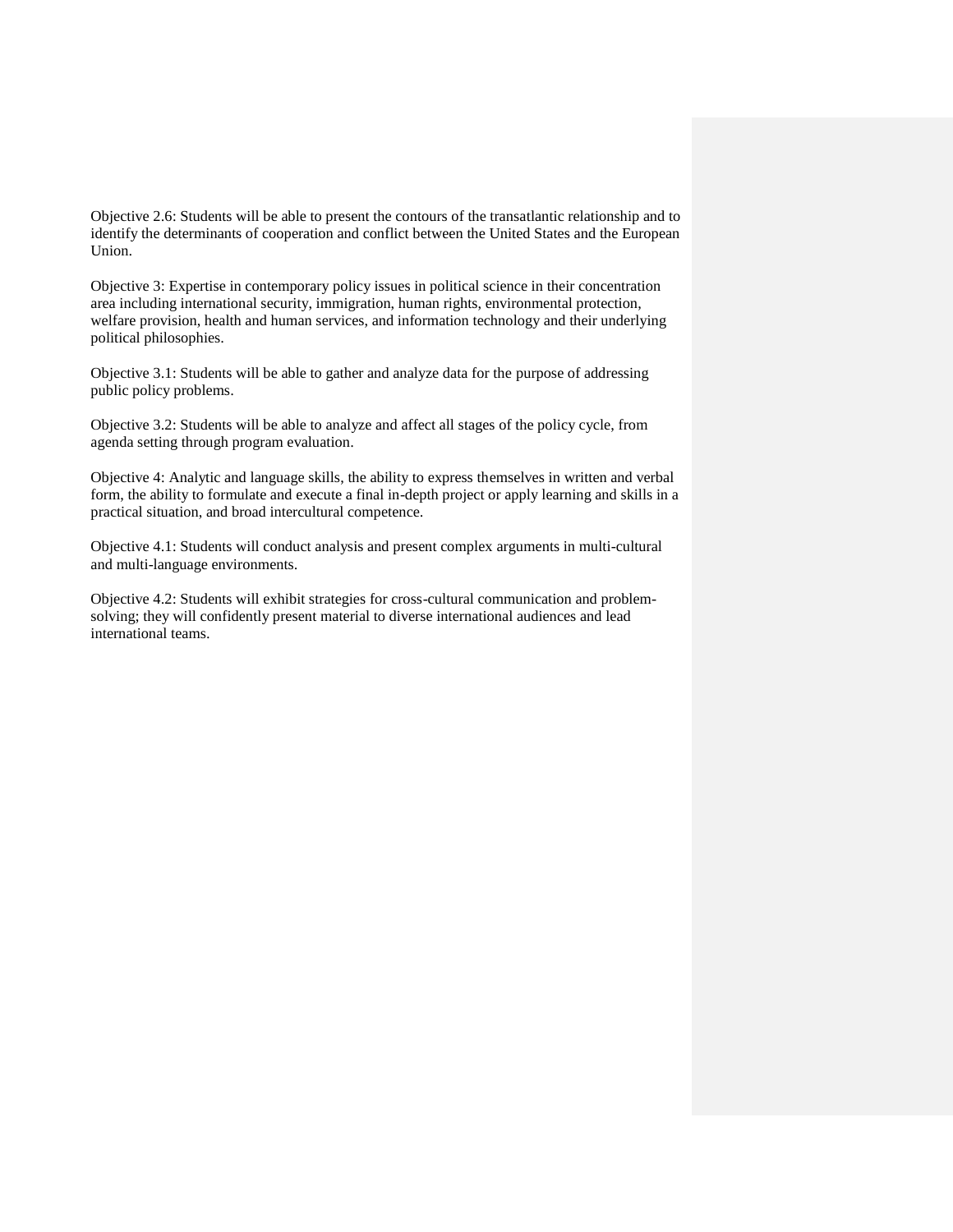### **II. COURSE/LEARNING EXPERIENCES**

#### $0 = No Coverage$ ;  $1 = Slight Coverage$ ;  $2 = Moderate Coverage$ ;  $3 = Major Coverage$ Objective 1 (Knowledge of subfields) Objective 2 (Knowledge of processes and interrelationships of interests) Objective 3 (Policy issues) Objective 4 (Communication and intercultural competence) POSC 601 (Theories of European Integration)  $3$  2 1 0 POSC 602 (The Politics of European Culture and Identity)  $3 \hspace{1.5cm} 1 \hspace{1.5cm} 1 \hspace{1.5cm} 1$ POSC 603 (The Political Institutions of the European Union) 2 3 1 1 1 POSC 604 (Policy-Making Processes and Lobbying in the EU) 2  $3$  2 1 POSC 620 (The EU: Contemporary Issues and Controversies) 1  $2$  3 1 POSC 640 (Seminar in EU Policy Analysis) 2  $3$  1 1 POSC 641 (Topics in Economic and Social Policy)  $2$  3 3 0 POSC 642 (Topics in Foreign Policy and Internal Security)  $2$  3 3 0 POSC 690 (Tutorial in EU Policy Studies) 1  $2$  3 POSC 692 (EU Seminar) 0 1 2 3

**Comment [A5]:** Using this rating scale, the program indicates the degree to which a particular objective is covered in a particular class.

This level of detail may help link results to the curriculum later in an assessment report.

**Comment [A6]:** Each objective is mapped to at least one course or learning activity. This mapping corresponds to APT element 2.

While this map provides a great overview of where students are given the opportunity to learn, it could be improved by mapping sub-objectives too.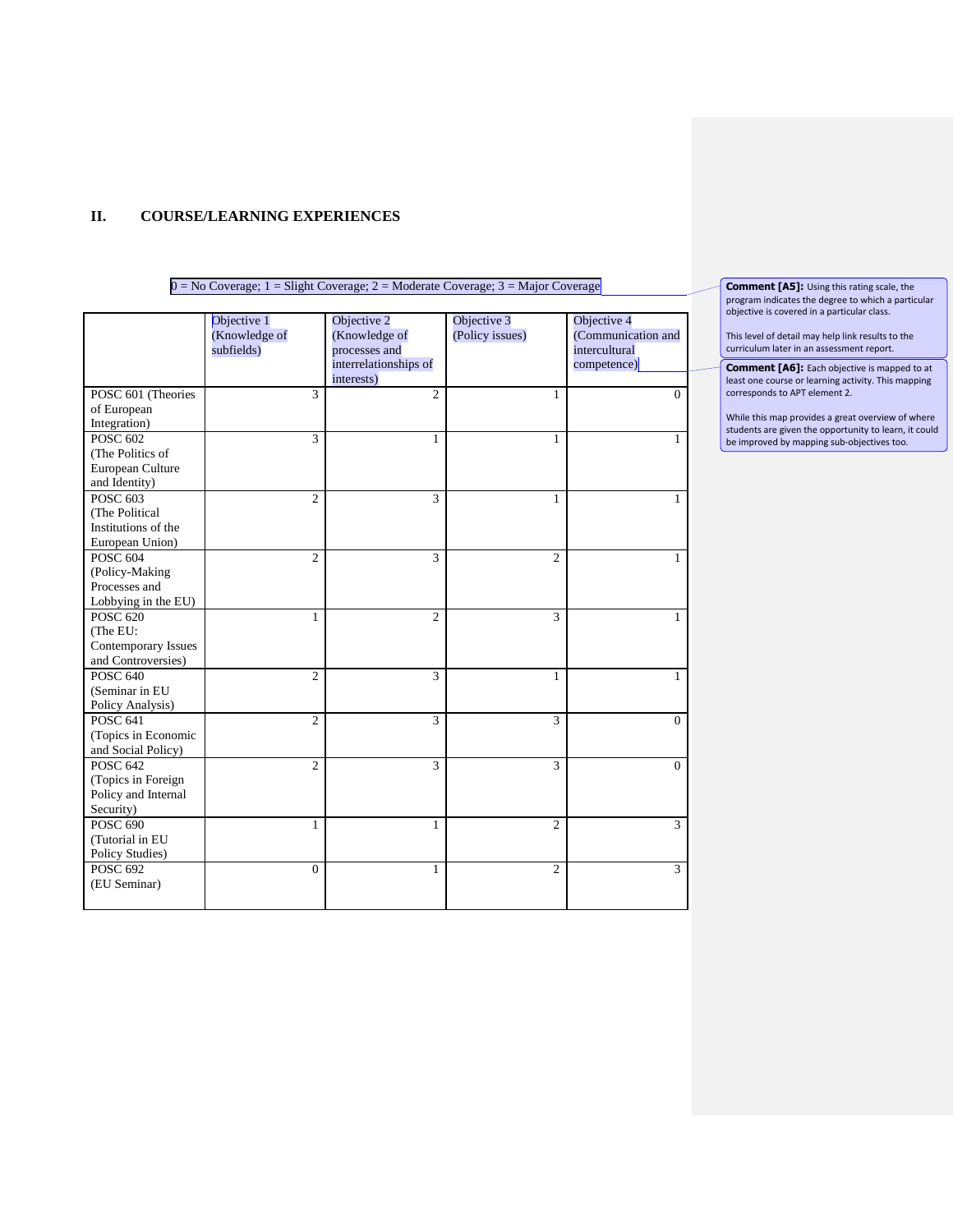# **III. Evaluation/Assessment Methods**

### **III. EVALUATION/ASSESSMENT METHODS**

The M.A. program in Political Science with a concentration in European Union Policy Studies uses three instruments for its assessment. The table below summarizes the methodologies involving these instruments. More information about each instrument is presented in the paragraphs that follow the table.

| <b>Assessment</b><br><b>Instrument</b> | <b>Frequency</b>                                           | <b>Objectives</b><br><b>Assessed</b> | Type of<br><b>Measure</b> | <b>Data Collection</b>                                                                                                                                    | <b>Expected Results</b>                                                                                                             | Comment [A7]: Using a<br>evaluation/assessment me                                                                                                                                                                |
|----------------------------------------|------------------------------------------------------------|--------------------------------------|---------------------------|-----------------------------------------------------------------------------------------------------------------------------------------------------------|-------------------------------------------------------------------------------------------------------------------------------------|------------------------------------------------------------------------------------------------------------------------------------------------------------------------------------------------------------------|
| Pre-test/post-test                     | Biannually<br>August, June)                                | 1,2                                  | Direct                    | <b>All EUPS</b><br>students take<br>100-question test<br>before the formal<br>academic<br>program begins<br>and before on-<br>site graduation<br>ceremony | Majority of<br>students improve<br>their performance<br>(a) on the overall<br>test, and (b) in each<br>major section of the<br>test | allows the reader to easily<br>methodology process at a<br>more detailed narrative th                                                                                                                            |
| Capstone Portfolio                     | Once per year<br>(June)                                    | 1,2,3,4                              | Direct                    | <b>All EUPS</b><br>candidates in<br>final semester                                                                                                        | 83% (the minimum<br>score in the pass<br>range)                                                                                     | Comment [A8]: Here, i<br>objectives use at least one<br>corresponds to APT Eleme                                                                                                                                 |
| Alumni Survey                          | Semiannually<br>November of<br>even-<br>numbered<br>years) | 1,2,3,4                              | Indirect                  | <b>All EUPS</b><br>alumnae/i with<br>valid contact<br>information                                                                                         | 3.0 ("Somewhat"<br>on a four-point,<br>self-reported<br>question gauging<br>the usefulness of<br>knowledge/skills<br>gained)        | <b>Comment [A9]: This ex</b><br>conveys the specific facult<br>performance. The best rep<br>for why a particular value<br>program does so later in tl<br>Providing a standard for e:<br>corresponds to APT Eleme |

a table to summarize the ethods is commendable. It follow the logic of the glance before reading the at follows.

**Communist is clear that all** direct measure, which nt III. B.

**Communder** *Column* .<br>y expectations of student .<br>ports provide a rationale was selected. This nis section.

xpected student results  $\overline{\mathsf{nt}}$  III. C.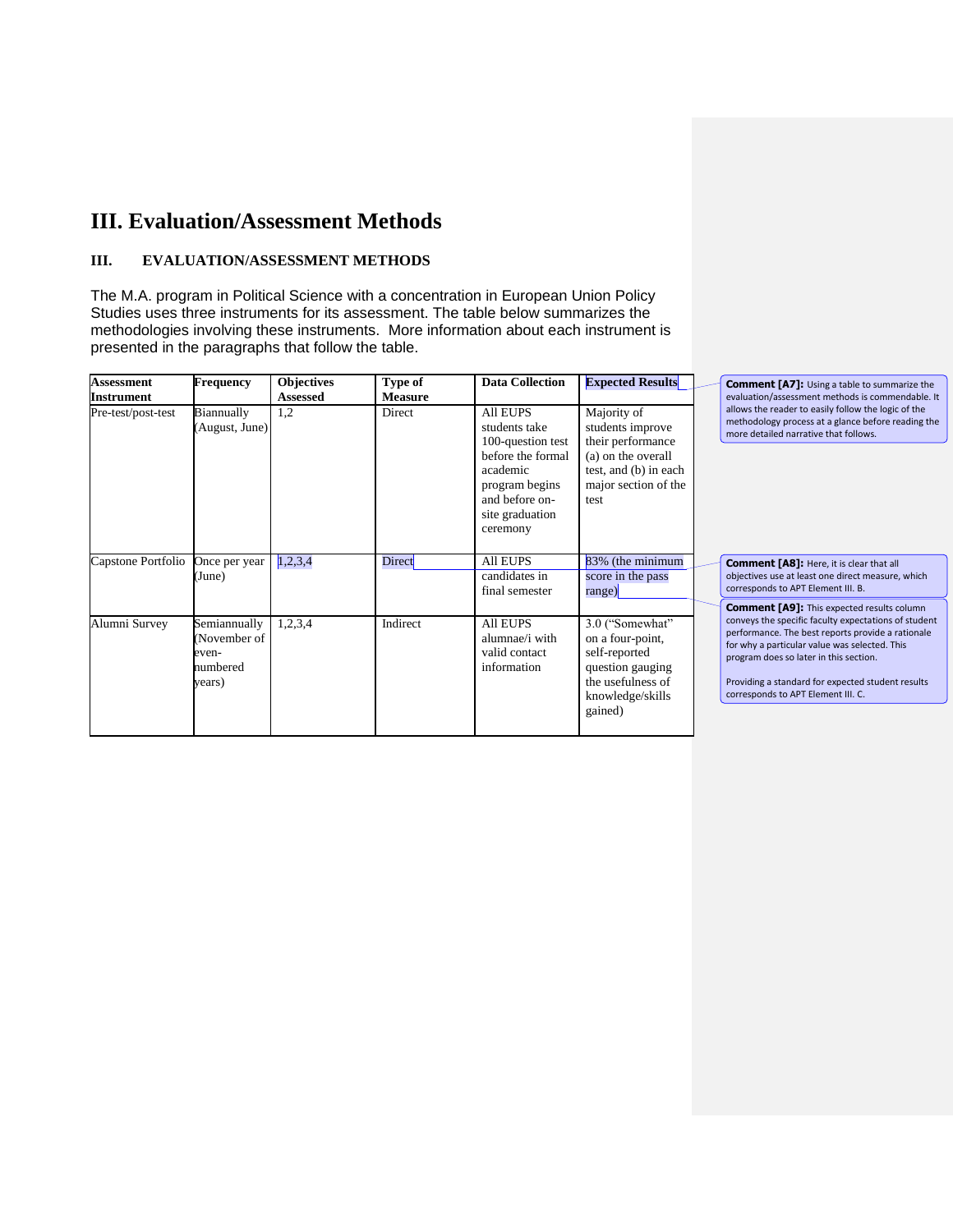#### **Pre-test/post-test**

*General Information/Relationship to Objectives:* 2010-2011 was the first academic year that this assessment instrument was used. The test, which was developed by program faculty, consists of 100 multiple-choice questions. The questions were written with clear reference to objectives 1 (knowledge of subfields) and 2 (knowledge of processes and interrelationships of interests). Since 2010-2011 was the first year that the instrument was used, this (2012) is the first year that we are able to conduct statistical tests of validity and reliability.

*Data Collection:* All students in the EUPS program take the assessment pre-test during program orientation. The program orientation takes place on site in Florence, and all students are required to attend the assessment testing session. In Fall 2010, 21 of 21 EUPS students took the pretest. All EUPS students take the assessment post-test during a session of POSC 692 (EU Seminar) in the Summer semester. Since attendance and participation constitute a relatively large portion of the POSC 692 grade, students have a solid incentive to take the test seriously. The incentive is reinforced by the faculty's offer to make students' pre-test and post-test scores available to them shortly after they have completed the post-test.

*Validity*: This is the first year that we can begin to assess the validity of the questions associated with each learning objective by calculating the point biserial correlation coefficient for each assessment question. The results of this calculation for the 2010-2011 pre-test/post-test exercise are presented in the table below. The fourteen questions listed in **bold** had point biserial correlation coefficients of below 0.15 for both iterations of the test. As such, these questions raise possible validity concerns. In the future, we plan to review and potentially replace questions that have point biserial correlation coefficients below 0.15 for both the pre-test and the post-test in two consecutive years.

**Comment [A10]:** This brief narrative conveys important information regarding the measures' relationship to objectives. Note that the items were deliberately written to align to specific objectives.

This objective-to-measure alignment corresponds to APT Element III. A. This area could be strengthened further by listing the items that correspond to each sub-objective.

**Comment [A11]:** The data collection process is clearly explained. Use of a pre-post testing design will allow the program to make inferences regarding student growth. Further, information regarding the details of data collection (e.g., that students are required to take the assessment) allows the program to infer that students were motivated, especially since the measure is a part of their grade.

This description corresponds to APT Element III. D.

**Comment [A12]:** In general validity evidence helps a program discern the meaningfulness of assessment results. To this end, the program analyzed items via point-biserial correlations. Validity is important and complex topic. Program Assessment Support Services can help.

This corresponds to APT Element III. E.

| Ouestion       | Pre-test | Post-test |
|----------------|----------|-----------|
|                | point    | point     |
|                | biserial | biserial  |
| 1              | 0.16     | 0.6       |
| $\overline{2}$ | 0.22     | 0.04      |
| 3              | $-0.14$  | 0.4       |
| $\overline{4}$ | 0.18     | 0.08      |
| 5              | $-0.05$  | 0.53      |
| 6              | 0.17     | 0.00      |
| 7              | 0.43     | 0.54      |
| 8              | 0.21     | 0.31      |
| 9              | 0.21     | 0.32      |
| 10             | 0.24     | 0.17      |
| 11             | 0.48     | $-0.02$   |
| 12             | 0.22     | 0.11      |
| 13             | $-0.09$  | -0.24     |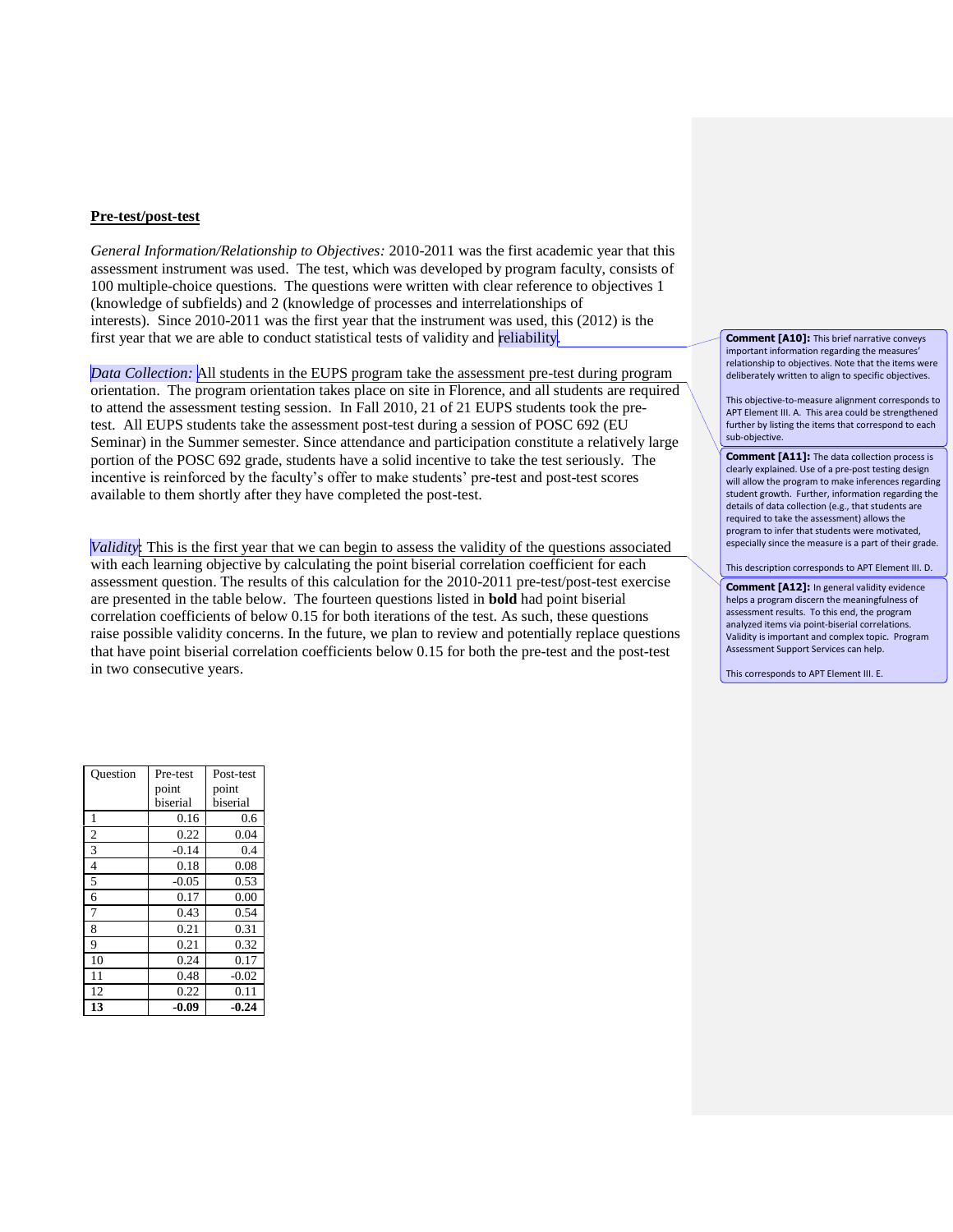| 14              | 0.18    | 0.29                       |
|-----------------|---------|----------------------------|
| 15              | 0.09    | 0.19                       |
| 16              | 0.13    | 0.22                       |
| 17              | 0.33    | 0.28                       |
| 18              | $-0.07$ | 0.01                       |
| 19              | 0.43    | 0.39                       |
| 20              | $-0.19$ | 0.6                        |
| 21              | 0.51    | 0.25                       |
| 22              | 0.49    | 0.25                       |
| $2\overline{3}$ | 0.26    | 0.27                       |
| 24              | $-0.1$  | 0.17                       |
| 25              | $-0.04$ | $\overline{\mathbf{0}}$ .1 |
| 26              | 0.11    | 0.35                       |
| 27              | 0.35    | 0.47                       |
| 28              | 0.67    | 0.39                       |
| 29              | 0.48    | 0.12                       |
| 30              | $-0.11$ | 0.48                       |
| 31              | 0.47    | 0.64                       |
| 32              | 0.57    | 0.07                       |
| 33              | $-0.17$ | $-0.2$                     |
| 34              | 0       | 0.05                       |
| 35              | 0.27    | 0.18                       |
| 36              | 0.57    | 0.43                       |
| 37              | 0.24    | 0.43                       |
| 38              | 0.79    | 0.54                       |
| 39              | 0.28    |                            |
| 40              | 0.44    | 0.53                       |
| 41              | 0.23    | 0.38                       |
| 42              | 0.57    | $0.\overline{32}$          |
| 43              | 0.15    | 0.54                       |
| 44              | 0.22    | 0.14                       |
| 45              | 0.4     | 0.53                       |
| 46              | 0.07    | 0.53                       |
| 47              | 0.31    | 0.49                       |
| 48              | 0.76    | 0.04                       |
| 49              | 0.35    | $-0.31$                    |
| $\overline{50}$ | 0.02    | 0.59                       |
| 51              | 0.44    | $_{0.22}$                  |
| 52              | 0.18    | 0.3                        |
| 53              | 0.59    | $_{0.17}$                  |
| 54              | 0.17    | 0.29                       |
| 55              | 0.53    | 0.28                       |
| 56              | $-0.01$ | 0.17                       |
| 57              | 0.32    | 0.29                       |
| 58              | 0.3     |                            |
| 59              | 0.04    | 0.44                       |
| 60              | 0.08    | 0.35                       |
| 61              | 0.41    |                            |
| 62              | 0.33    | 0.69                       |
| 63              | 0.55    | 0.24                       |
| 64              | 0.61    | 0.39                       |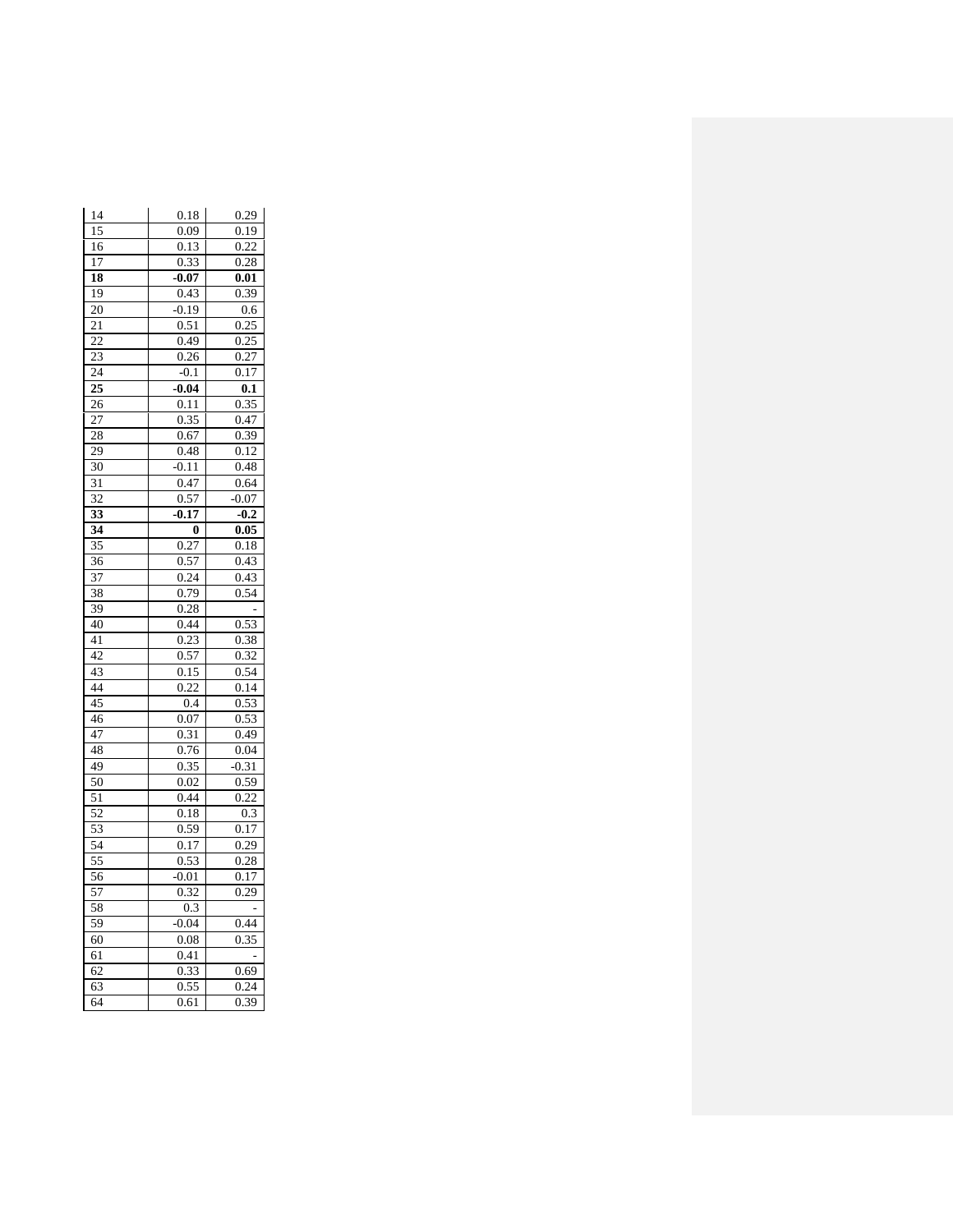| 65              | $-0.02$ | 0.57             |
|-----------------|---------|------------------|
| 66              | 0.02    | 0.61             |
| 67              | $-0.24$ | 0.37             |
| 68              | 0.19    |                  |
| 69              | $-0.15$ | 0.06             |
| 70              | $-0.09$ | 0.35             |
| 71              | 0.45    | 0.26             |
| 72              | 0.37    | 0.46             |
| 73              | 0.5     |                  |
| 74              |         | 0.07             |
| $\overline{75}$ | $-0.27$ |                  |
| 76              | 0.37    | 0.19             |
| 77              | $-0.1$  | $-0.31$          |
| 78              | 0.33    | 0.16             |
| 79              | 0.08    | $-0.3$           |
| 80              | 0.59    | 0                |
| 81              | $-0.01$ | $-0.29$          |
| 82              | 0.14    |                  |
| 83              | 0.48    | 0.34             |
| 84              | 0.08    | 0.41             |
| 85              | 0.04    | 0.01             |
| 86              | 0.07    | 0.59             |
| 87              | 0.36    | 0.29             |
| 88              | 0.1     | 0.44             |
| 89              | $-0.03$ | 0.37             |
| 90              | 0.36    | 0.73             |
| 91              | 0.25    | 0.16             |
| 92              | 0.63    | 0.04             |
| 93              | 0.15    | 0.39             |
| 94              | 0.04    | 0.19             |
| 95              | 0.03    | $0.\overline{1}$ |
| 96              | 0.56    | 0.44             |
| 97              | 0.08    | 0.42             |
| 98              | 0.51    | 0.38             |
| 99              | 0.41    |                  |
| 100             | 0.52    | 0.36             |

*Reliability:* We can assess reliability by using the Kuder-Richardson formula 20, a widely used indicator of reliability, to examine the reliability of items. For the 2010-2011 pre-test/post-test exercise, the average KR-20 for the pre-test was 0.86, and the average KR-20 for the post-test was 0.88. This suggests that items on the test cohere together reasonably well as measurements of learning objectives that form part of a larger programmatic whole.

*Expected Results for Current Year (2011-2012)*: A majority of students are expected to improve their scores (a) on the test overall and (b) on the two tested subsections of the test (objective 1 and objective 2).

**Comment [A13]:** KR-20, provides a measure of reliability for multiple choice test data. The reliability estimate reported for the assessment instrument is greater than .60, indicating the scores are adequately consistent. This information directly corresponds to APT Element III. E.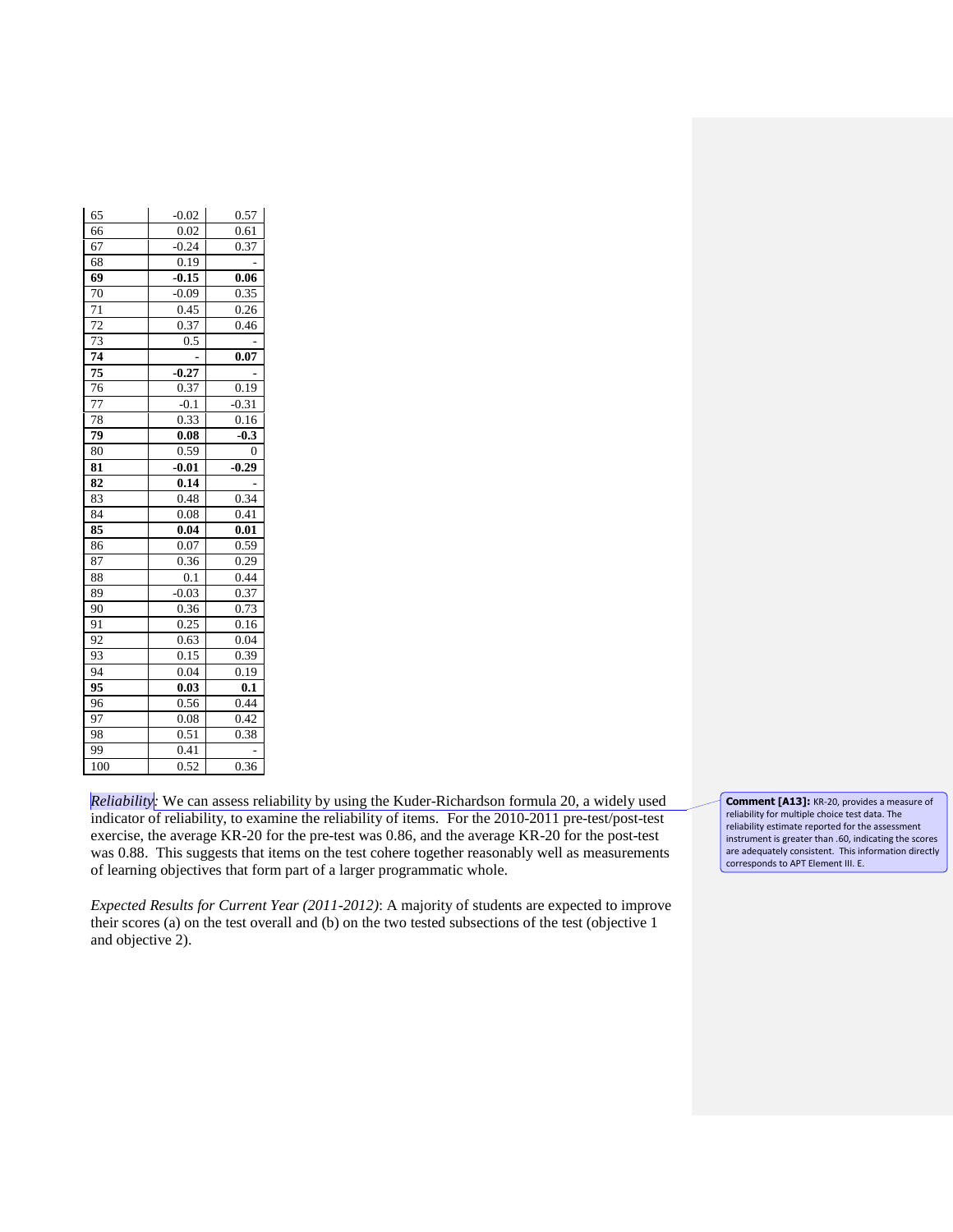#### **Capstone portfolio**

*General Information/Relationship to Objectives:* We have been using the capstone portfolio as an assessment tool since the first year of the program (2007-2008). The portfolio requires students to present and reflect on their work throughout the degree program. Specifically, the portfolio (which generally runs from 250-400 pages) is divided into four parts: self-assessment and reflection (assesses objective 4); presentation of academic work, including self-assessment of classroom experiences, internship and directed research experiences, critical reports on outside speakers, critical reports on guest lectures and conferences, summary reflections on research symposia, writing samples, informal reports about autonomously attended events, and a brief essay on the future of the European Union (assesses objectives 1, 2, 3, 4); career reflection, including a professional resume, a statement of and reflection on career aspirations and possible pathways to achieving these aspirations, and a statement of foreign language proficiency (assesses objective 4); and additional academic and career-related materials. The scope of the capstone portfolio and its attention to particular learning objectives suggests relatively high levels of content validity.

Regarding reliability, we continue to move towards formalization of inter-coder reliability tests. In the program's early years, an informal reliability check was utilized: at least two faculty members read each portfolio and discussed among themselves the extent to which students' portfolios reflected the various objectives.

Since 2011-2012, the reliability check has been becoming more formal and rigorous. In Summer 2011, the program director, in consultation with faculty colleagues, designed and used a rubric to evaluate all portfolios (see the "Assessment Rubric for EUPS Capstone Portfolios," pasted below).

**Comment [A14]:** The next two sections describe the program's other two instruments. As with the previous section, a systematic method of evaluating progress on objectives is in place.

**Comment [A15]:** Use of multiple raters and calculating inter-rater agreement is an optimal practice when performance assessments are used. This program's discussion of their future plans and past progress in this area is excellent. Processes regarding reliability relate to APT Element III. E.

**Comment [A16]:** As before, designing internal measures with multiple faculty members to align with objectives noteworthy practice, corresponding to Element III.A.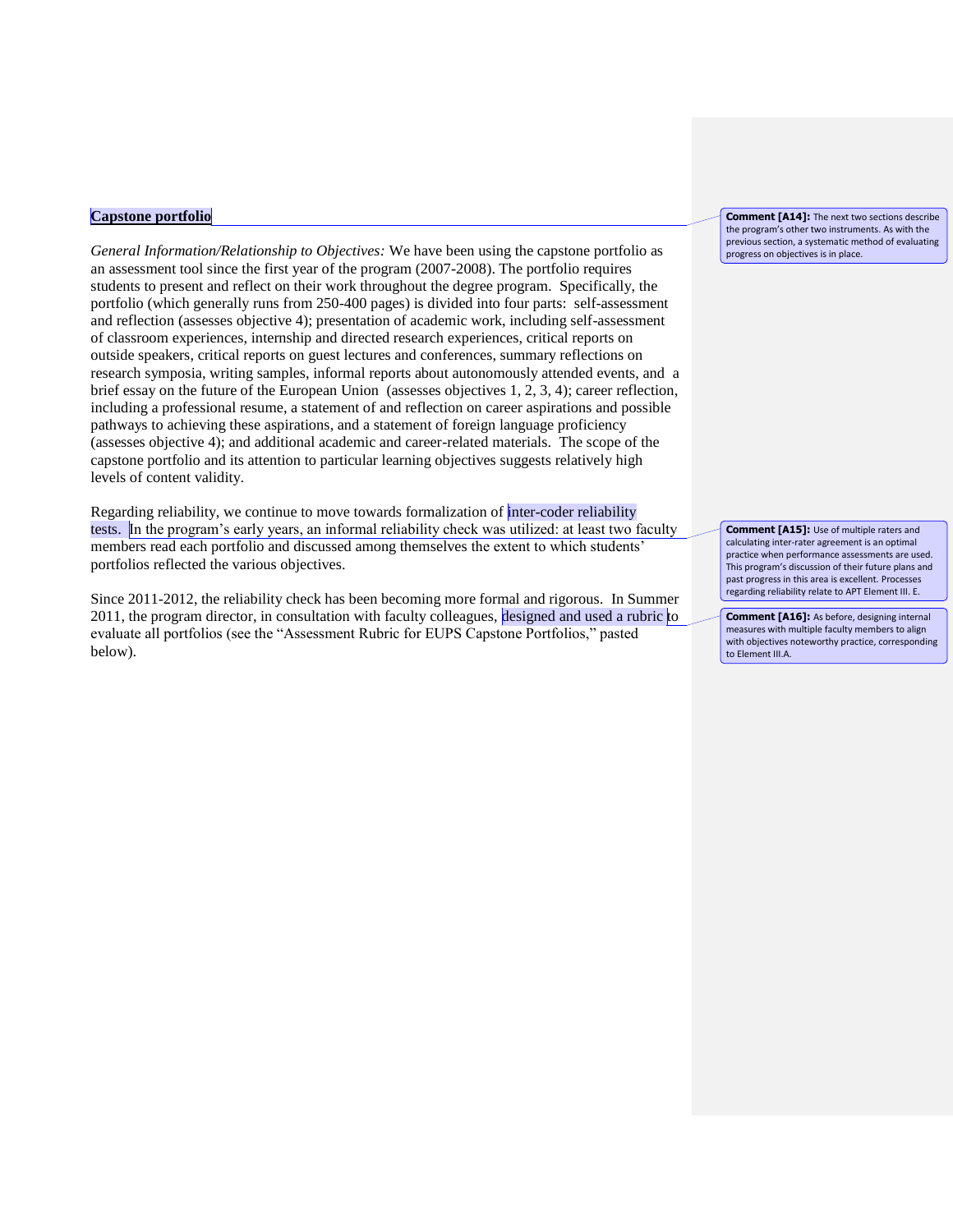### **ASSESSMENT RUBRIC FOR EUPS CAPSTONE PORTFOLIOS**

Student name: \_\_\_\_\_\_\_\_\_\_\_\_\_\_\_\_\_\_\_\_\_\_\_\_\_\_\_\_

Rater initials, date: \_\_\_\_\_\_\_\_\_\_\_\_\_\_\_\_\_\_\_\_\_\_\_\_\_\_\_\_

| Objective                                                                                                                                                                                                                                  | Relevant sections of portfolio                                                                                                                                                                                                          | Grade (25 points per |
|--------------------------------------------------------------------------------------------------------------------------------------------------------------------------------------------------------------------------------------------|-----------------------------------------------------------------------------------------------------------------------------------------------------------------------------------------------------------------------------------------|----------------------|
|                                                                                                                                                                                                                                            |                                                                                                                                                                                                                                         | objective)           |
| 1: Comprehensive knowledge<br>of the relevant subfields of<br>political science.                                                                                                                                                           | -Self-assessment/reflection on<br>classroom academic<br>experiences<br>-Self-assessment of internship<br>experience                                                                                                                     |                      |
| 2. Comprehensive knowledge<br>of the processes that shape<br>politics and policies and the<br>complex interrelationships of<br>political, economic, cultural,<br>and ideological interests that<br>influence them.                         | -Reports on outside speakers<br>-Reports on travel study trips<br>-Informal reflection on<br><b>Council of Ministers</b><br>Simulation<br>-Writing samples<br>-Autonomous events<br>-Future of the EU                                   |                      |
| 3. Expertise in contemporary<br>policy issues in political<br>science, including security,<br>immigration, human rights,<br>environmental protection,<br>welfare provision, health and<br>human services, and IT                           | -Reports on outside speakers<br>-Reports on travel study trips<br>-Writing samples<br>-Autonomous events<br>-Most pressing issues essay                                                                                                 |                      |
| 4. Analytic and language<br>skills, ability to express selves<br>in verbal form, ability to<br>formulate and execute a final<br>in-depth project or apply their<br>learning in a practical<br>situation; broad intercultural<br>competence | -Reflection on presentation at<br>summer research symposium<br>-Informal reflection on<br><b>Council of Ministers</b><br>Simulation<br>-Resume<br>-Career aspirations and<br>possible pathways<br>-Statement of language<br>proficiency |                      |
| <b>Total</b> (100)                                                                                                                                                                                                                         |                                                                                                                                                                                                                                         |                      |

**Comment [A17]:** Providing the rubric and<br>additional information regarding the objective to<br>measure match is a commendable practice. These<br>supplements also help the reader to better<br>understand the relationship between meas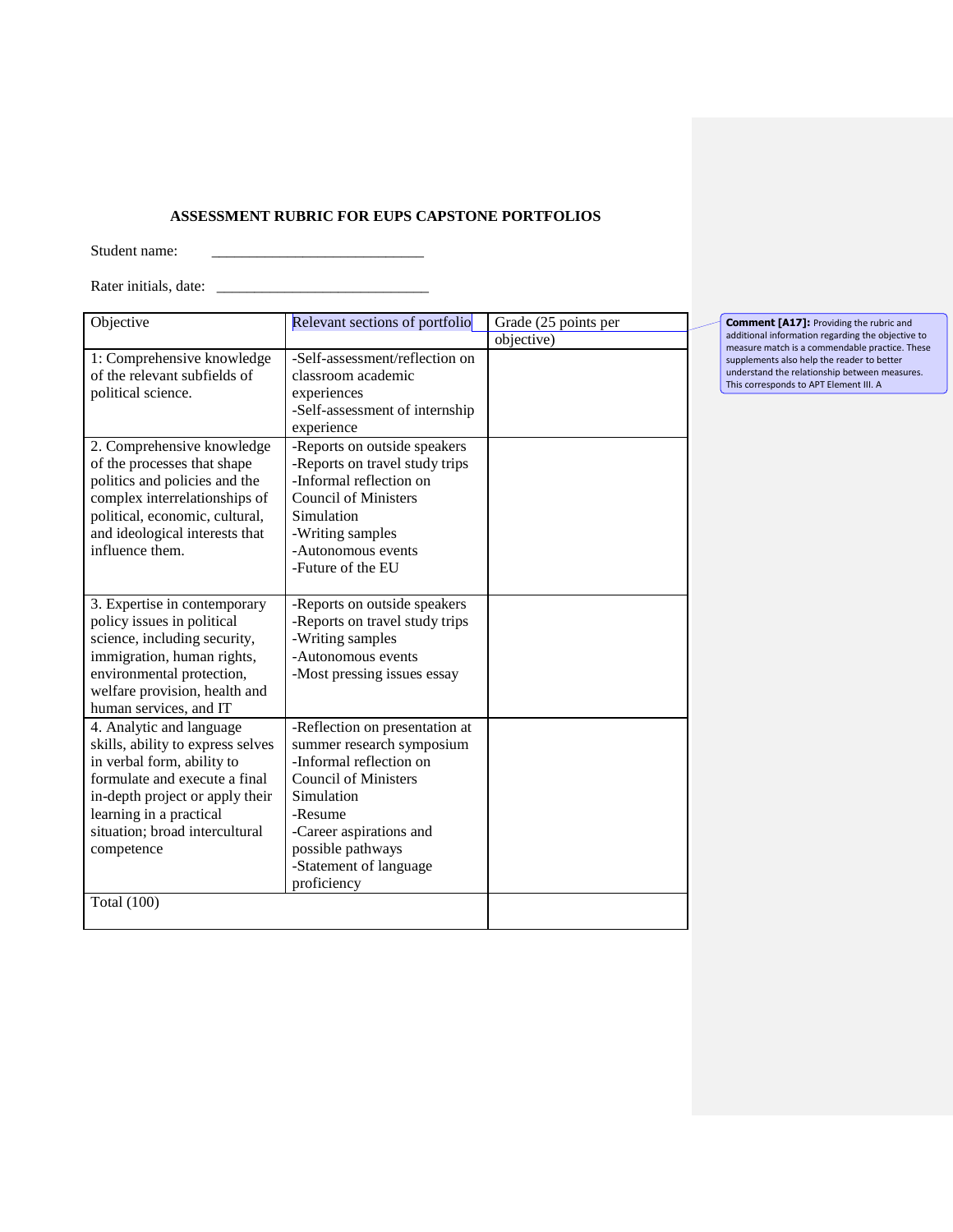The rubric covers all four objectives. The program's academic coordinator, who was on academic leave in Summer 2011, reviewed all capstone portfolios but did not employ the rubric in Summer 2011. Thus, for 2010-2011, program faculty were halfway between the old system and the new system; one reviewer used a formal rubric, a second reviewer used a less formal review procedure. Each reviewer reached an independent score (out of 100), and the two reviewers discussed among themselves the extent to which students' portfolios reflected the various objectives. There were no significant discrepancies between the two raters' final scores.

The total score (from 0 to 100) that a student received on the document reflects the following overall scheme:

| Distinguished (98-<br>100) | The overall document goes beyond a thorough demonstration of<br>understanding of basic and advanced concepts. All included documents<br>are consistent, well-constructed, and logical. The documents evidence an<br>ability to make significant professional and/or scholarly contributions in<br>this subject area. The documents may present new ideas, new<br>interpretations, or new approaches to scholarly concepts or practical<br>issues in the field. |
|----------------------------|----------------------------------------------------------------------------------------------------------------------------------------------------------------------------------------------------------------------------------------------------------------------------------------------------------------------------------------------------------------------------------------------------------------------------------------------------------------|
| <b>High Pass (93-97)</b>   | The overall document reflects a thorough understanding of basic and<br>advanced concepts. Included documents have few, if any, flaws in<br>consistency, construction, or logic. In addition to evidence the student<br>can restate and/or apply content area theories, strategies, or knowledge,<br>the included documents demonstrate an ability to approach the subject<br>area critically, creatively, and/or thoughtfully.                                 |
| Pass (87-92)               | The overall document reflects a competency with the basic concepts in<br>the subject area. Included documents may have minor flaws in<br>consistency, construction, or logic. Overall, the included documents<br>demonstrate the student's ability to restate and/or apply content area<br>theories, strategies, or knowledge.                                                                                                                                 |
| Low Pass (83-86)           | The overall document reflects only a marginal understanding of the basic<br>concepts associated with the competency area. Included documents may<br>exhibit incorrect information, weak construction or logic, weak claims, or<br>a limited demonstration of the student's ability to restate and/or apply<br>content area theories, strategies, or knowledge.                                                                                                 |
| Fail $(83)$                | The overall document does not reflect a sufficient understanding of the<br>basic concepts associated with the competency area. A failing document<br>may exhibit any of the following: significant incorrect information, poor<br>construction or logic, unsupported claims, or a failure to show that the<br>student possesses the ability to restate and/or apply content area theories,<br>strategies, or knowledge.                                        |

**Comment [A18]: Using two raters is** commendable. If two separate faculty members can arrive at the same decision regarding a student's performance, this is evidence related to both reliability and validity (Element III. E). Likewise, detailing this information helps a reader understand the data collection process. (Element III. D).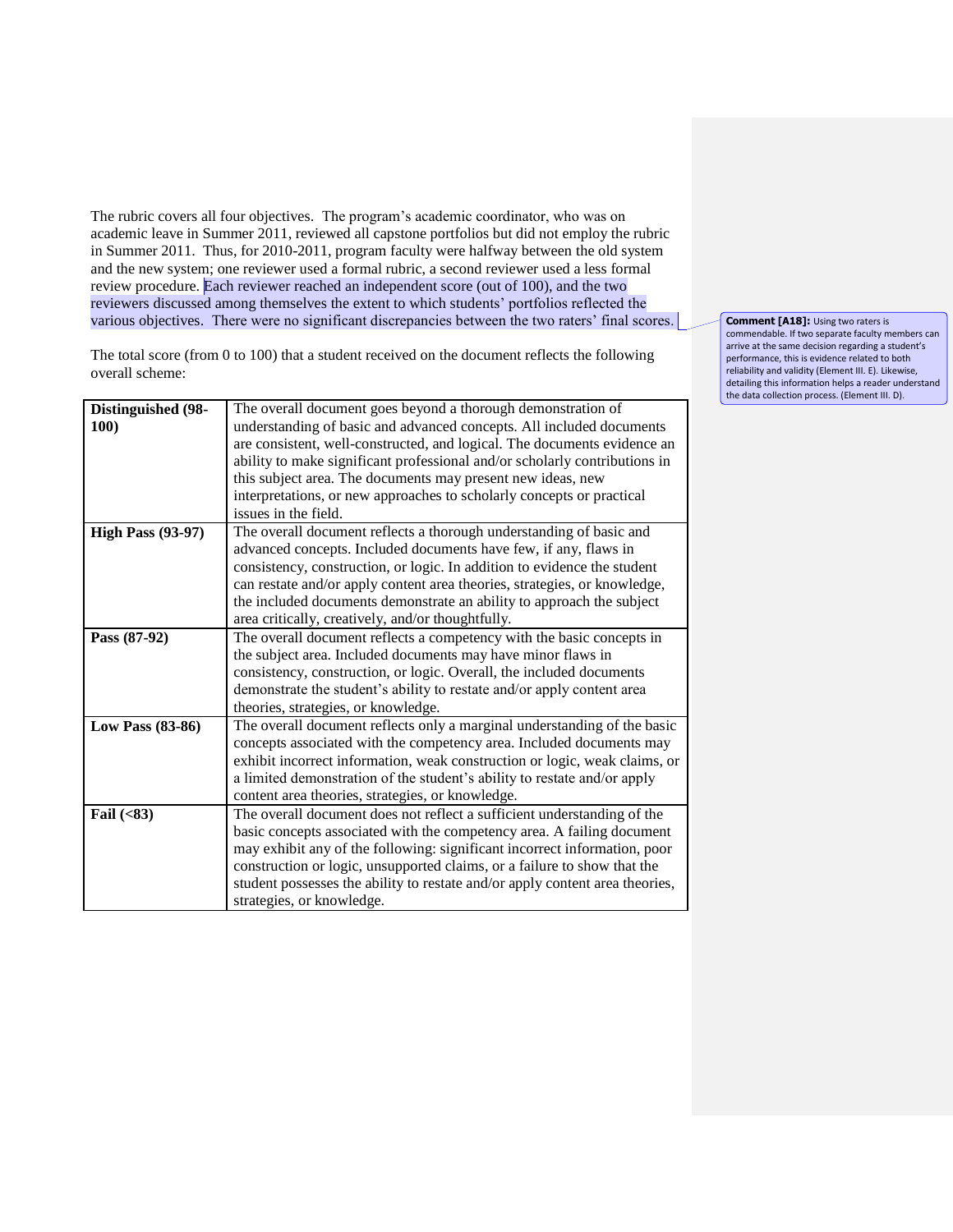For 2010-2011, the two raters compared overall scores. The average score, across the two raters, was 90.92% (within the "pass" range), and the standard deviation was 2.49. No student received a score from either rater below 83%.

One rater used the assessment rubric for 2010-2011. Based on that rubric, it is possible to calculate objective-by-objective summary statistics:

| Objective                                        | Average % | Std. Dev. |
|--------------------------------------------------|-----------|-----------|
| 1: Knowledge of subfield                         | 92.10     | 0.84      |
| 2: Knowledge of processes and interrelationships | 90.67     | 0.80      |
| 3: Policy issues                                 | 90.76     | 0.66      |
| 4: Communication and intercultural competence    | 90.38     | 0.94      |

Beginning in Summer 2012, the portfolio review process will become "fully formal." Both faculty raters will use the rubric to evaluate the portfolios. In the case of significant discrepancies between raters' evaluations, the raters will talk through their rationales and attempt to reach a consensus score. In the case that such a score does not emerge, they will refer the portfolio to a third faculty rater, and the three faculty raters' scores will be averaged.

*Data Collection:* The capstone portfolio is the final assignment that students submit before finishing the academic program. The portfolio counts for a sizeable chunk of the grade for a course (POSC 692) and serves as a graduation/capstone requirement. This dual function assures that students take the portfolio seriously.

*Expected Results for Current Year (2011-2012)*: All students are expected to demonstrate sufficient overall mastery and sufficient mastery of all four learning objectives. Specifically, all students should receive a passing grade (83% or higher) on the overall portfolio, and the average grade for each objective should be equal to or greater than 83%.

#### **Alumni survey**

*General Information/Relationship to Objectives:* The alumni survey has been administered twice (once in November 2008, again in November 2010). We send the survey to all program alumni November every other fall. The survey asks respondents to reflect on their experience in the EUPS program and to identify the ways that their training in the program has prepared them for the subsequent professional duties. Specifically, it asks alumni how strong a basis of knowledge and skills the program gave them. It seeks to identify if/how students' training in the program (including their specific courses, internships, research experience, and outside-the-classroom academic experiences) prepares them to be successful professionals. Given that alumni are voluntarily participating in the survey, we expect the data to have high levels of face validity.

*Data Collection:* In November 2008, the EUPS alumni survey was administered via e-mail attachment. Alums were expected to print off the survey and send it back to JMU or to fill out the survey using word processing software and re-submit it via e-mail. This system had multiple setbacks. It was difficult to process participants' responses, and the response rate was lower than anticipated. For this reason, the program director rewrote the survey and sent it to all alumni

**Comment [A19]:** The alumni survey is an indirect measure of student learning. However, the program assesses all of their objectives using at least one measure and this survey provides valuable supplementary information.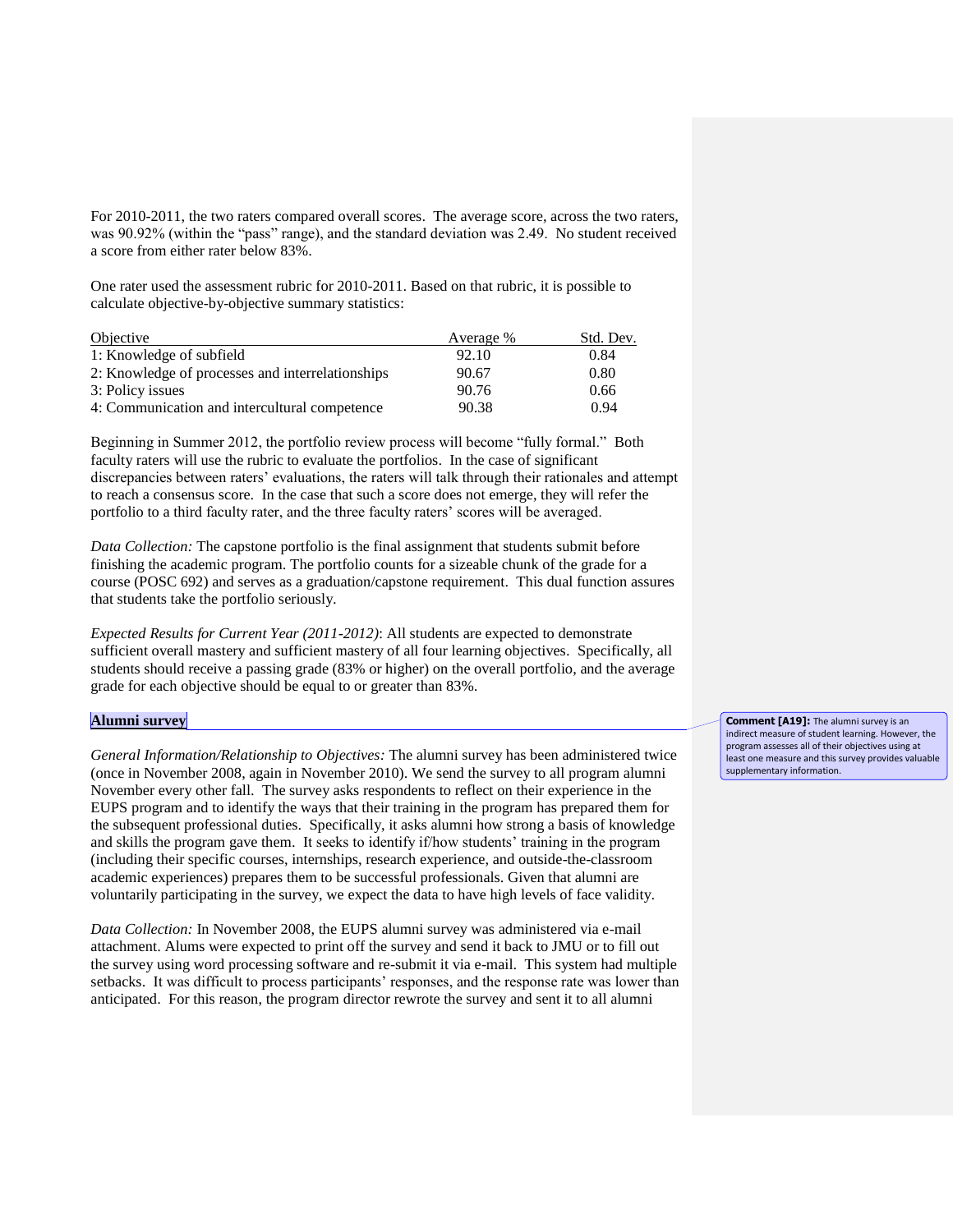using Qualtrics in Fall 2010. This process was quite successful. We received a response rate of over 70%, and it was relatively simple to process the data. The survey will next be sent to all program alums in November 2012.

*Expected Results for the Current Year (2011-2012)*: The average alumnus response to a question asking about the extent of useful knowledge and professional skills gained will be 3.0 (where  $1 =$ "not at all,"  $2 =$  "a little,"  $3 =$  "somewhat," and  $4 =$  "very much").

## **IV. Objective Accomplishments/Results**

### **IV. RESULTS OF PROGRAM ASSESSMENT**

| Scale or Subscale             | Corresponding  | 2008-09                   | 2009-10         | 2010-11             | Desired | 2011             |
|-------------------------------|----------------|---------------------------|-----------------|---------------------|---------|------------------|
|                               | Objective(s)   | Mean<br>Results           | Mean<br>Results | Results             | Result  | <b>Different</b> |
|                               |                | $(n=17)$                  | $(n=16)$        | Mean                | $2010-$ | from             |
|                               |                |                           |                 | $(n=21)$            | 2011?   | 2010?            |
|                               |                |                           |                 |                     |         |                  |
|                               |                | PRE-TEST/POST-TEST        |                 |                     |         |                  |
| Overall test                  | 1,2            | N/A                       | N/A             | Pre-test:<br>46.1%  | Yes     | N/A              |
|                               |                |                           |                 |                     |         |                  |
|                               |                |                           |                 | Post-test:<br>71.9% |         |                  |
|                               |                |                           |                 |                     |         |                  |
| Knowledge of<br>subfields     | 1              | N/A                       | N/A             | Pre-test:<br>43.3%  | Yes     | N/A              |
|                               |                |                           |                 |                     |         |                  |
|                               |                |                           |                 | Post-test:          |         |                  |
|                               |                |                           |                 | 67.1%               |         |                  |
| Knowledge of<br>processes and | $\overline{c}$ | N/A                       | N/A             | Pre-test:<br>47.8%  | Yes     | N/A              |
|                               |                |                           |                 |                     |         |                  |
| interrelationships of         |                |                           |                 |                     |         |                  |
| interests                     |                |                           |                 | Post-test:          |         |                  |
|                               |                |                           |                 | 74.4%               |         |                  |
|                               |                | <b>CAPSTONE PORTFOLIO</b> |                 |                     |         |                  |
|                               |                |                           |                 |                     |         |                  |
| <b>Scores</b>                 | 1,2,3,4        | 88%                       | 90.13%          | 90.93%              | Yes     | $No**$           |
| <b>ALUMNI SURVEY</b>          |                |                           |                 |                     |         |                  |
| To what extent does           | 1,2,3,4        |                           | $3.07*$         |                     | $Yes*$  | N/A              |
| your EUPS training            |                |                           |                 |                     |         |                  |
| help you to perform           |                |                           |                 |                     |         |                  |
| in the workplace?             |                |                           |                 |                     |         |                  |
|                               |                |                           |                 |                     |         |                  |

\*Note that the number reported here (3.07) is an average of all respondents' scores and is not split by respondents' year of graduation from the program.

\*\*Based on independent t-tests, using p < .01 as significance level.

#### **Comment [A20]:** This table efficiently summarizes the results. Note that the second column indicates the objectives to which a particular scale corresponds. Further, there is a column dedicated to displaying whether the desired results were met. Presentation of results corresponds to APT Element IV. A.

**Comment [A21]:** Where possible, the program provides a history of results. Some measures are new and thus no previous results are available. Providing a history or results allows one to identify learning trends.

This corresponds to APT Element IV. B.

**Comment [A22]:** Displaying both pre-and posttest scores provides powerful evidence of how much students have gained as a result of the program.

**Comment [A23]:** Typically, a program would provide interpretation directly after the results.

For example, students exhibited large gains related to objective 1 & 2. Further, the performance on the capstone portfolio and the alumni survey suggest students' performance related to the other objectives meet expectations.

The program does provide interpretation later in the report.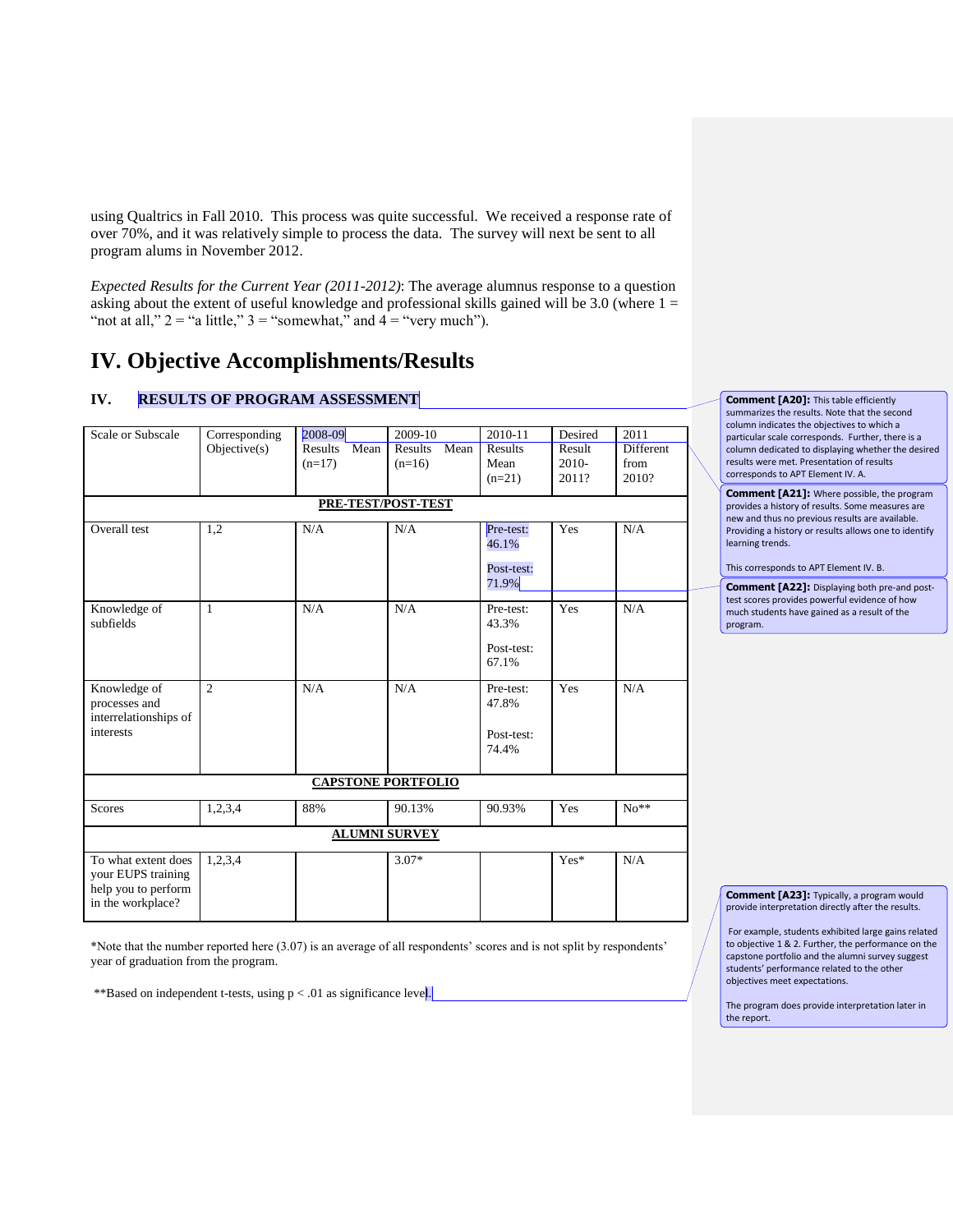# **V. Dissemination**

The results included in the APT are posted on the political science department's common drive and shared with program faculty at the faculty's first fall meeting. At that meeting, the program director brings the faculty up to date on assessment exercises, highlights the strengths and weaknesses showcased by the instruments, and asks the rest of the faculty for feedback that might facilitate interpretation.

Based on the faculty's interpretation, we identify actions to take in the upcoming year to improve the program and, if necessary, to improve components of the assessment process.

Beginning in Fall 2012, we will also submit copies of the report to the political science department's advisory board.

## **VI. Uses of evaluation/Assessment Results and Actions Taken**

### **VI. USE OF RESULTS**

Until 2010-2011, the capstone portfolio and the alumni survey were the EUPS program's two instruments of assessment. As section III, above, has noted, there were a number of logistical limitations in the first (2008) round of the alumni survey, and these limitations have been addressed with the 2010 survey. These limitations notwithstanding, the 2008 alumni survey and the 2008 and 2009 capstone portfolios all suggested that steps needed to be taken toward improving progress towards the following three sub-objectives:

Objective 1.3: Students will identify the ways that national institutions affect states' approaches to European Union policy-making and the ways that national institutions affect the implementation of EU law.

Objective 2.3: Students will clearly explain the ways that the European Union's institutions and bodies interact to create a governance system, and the ways that this governance system resembles and differs from national governance systems.

Objective 2.4: Students will identify the ways that various non-state actors (political parties, interest groups, media, sub-national institutions) influence public policy-making and public administration within the European Union.

We have made a significant curricular change to meet these objectives. Specifically, beginning in Fall 2009, we added a course (POSC 604: Policy-making Processes and Lobbying in the EU) that focuses very strongly on these objectives. This course has been offered in Fall 2009 and Fall 2010. Summer 2010 capstone portfolios suggested that the changes were largely effective. We are looking forward to Summer 2011 capstone portfolios to see if this trend holds.

**Comment [A24]:** This narrative describes how the assessment report is disseminated. Likewise, the report describes the plan to submit the assessment report to external stakeholders, in this case the political science department's advisory board. Sharing the assessment results with all faculty and with stakeholders is exemplary practice for APT Element V.